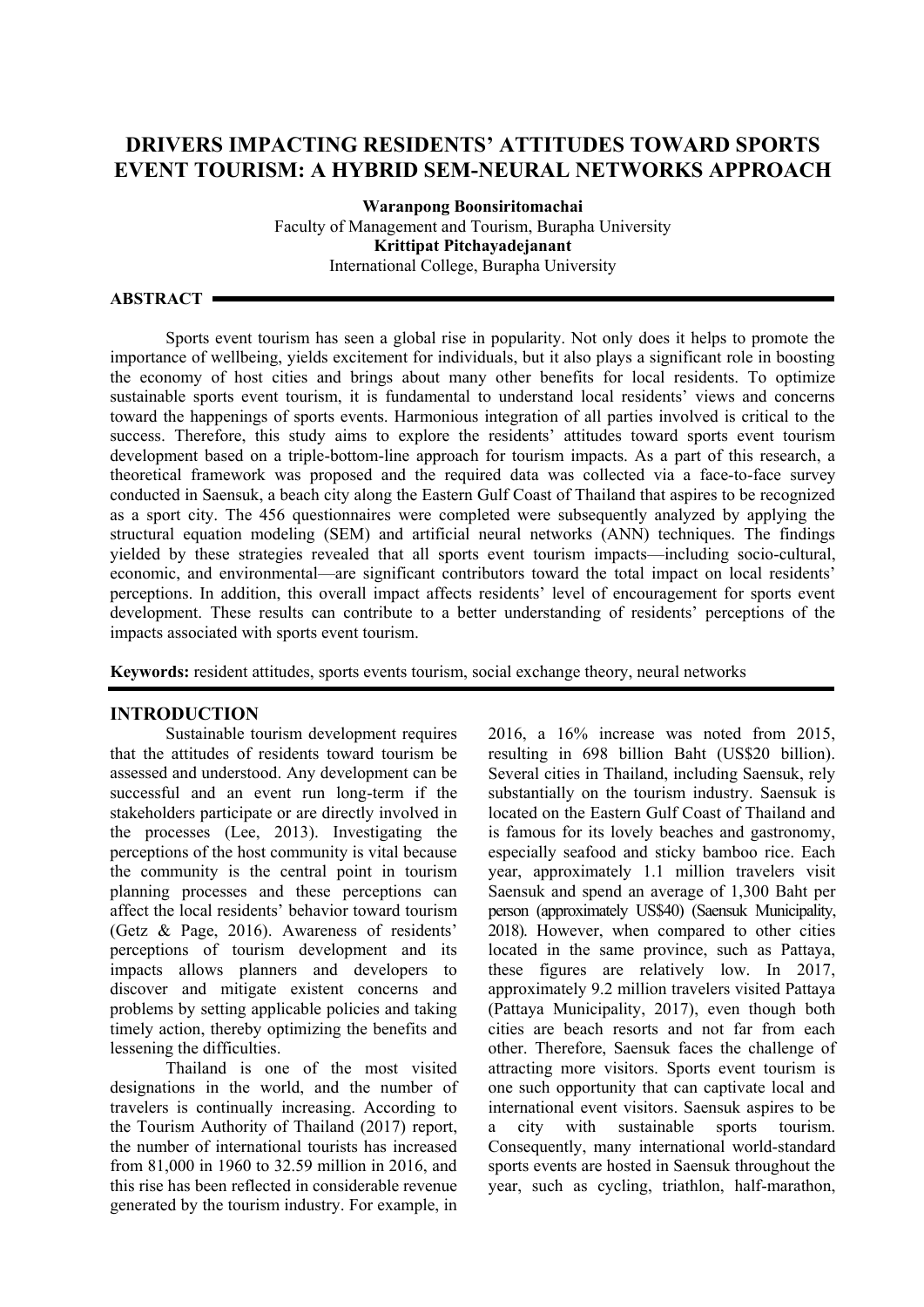sailing racing, beach volleyball, and car racing (Saensuk Municipality, 2018).

Sports events are no longer merely about organizing quality activities, but rather offering a wide range of other tourist attractions and amenities. Sports event tourism is the fastest growing form of tourism and is considered to be an important approach for the economic expansion of a local community, region, or country (Alexandris & Kaplanidou, 2014). In North America, nearly all cities have initiated sports tourism and promote their events by relying on enthusiastic personnel and agencies. Proposal bidding and submitting process to win and attract a sports event is highly competitive (Getz & Page, 2016). Through these sporting activities, peoples' proclivity to travel away from their home to other parts of the country or overseas to attend these sporting events has significantly expanded. Moreover, sports events could be viewed as an appropriate way to market and promote the characteristics of a destination and the host community (Kaplanidou & Vogt, 2007). A portfolio of sports events consistent with a community's infrastructure and human and cultural capital may be a viable form of sustainable tourism development (Gibson, Kaplanidou, & Kang, 2012). Sports events often have a positive impact on the host destination, because their organizers often use existing facilities, while attracting local, domestic, and international participants (Kim, Jun, Walker, & Drane, 2014). For example, city streets and roadways can become repurposed and / or temporary sportcapes for bicycle races, marathons, and car racing (Kaplanidou & Vogt, 2007). Additionally, the increasing number of domestic and international participants can contribute to the local economy by raising revenue for many businesses, such as accommodation, retail outlets, and restaurants, while also creating job opportunities for local workforce (Kim et al., 2014).

A review of the current research indicates that the relationship between the perceptions of residents and the impact of tourism in countries has been extensively explored in, for example, Greece (Stylidis, Biran, Sit, & Szivas, 2014), Taiwan (Lee, 2013), Turkey (Sinclair-Maragh, Gursoy, & Vieregge, 2015), Australia (Gursoy, Chi, & Dyer, 2010) and USA (Woo, Kim, & Uysal, 2015). However, the residents' perceptions of sports events as a form of tourism remain insufficiently studied. The existing studies in this field also tended to focus on large-scale sports

events, such as the Super Bowl, Rugby World Cup, and Olympic Games (Kasimati & Dawson, 2009; Konstantaki & Wickens, 2010; Prayag, Hosany, Nunkoo, & Alders, 2013). However, sports tourism in Thailand, Saensuk in particular, remains understudied. To fill the existing research gaps, in the present study, a theoretical model was developed to examine the structural relationships between residents' encouragement for sports event tourism development and the precedent variables of socio-cultural, economic, and environmental impacts in Saensuk city.

## **LITERATURE REVIEW**

Ap (1992, p. 668) defined social exchange theory as "a general sociological theory concerned with understanding the exchange of resources between individuals and groups in an interaction situation" (p. 668). In the context of tourism development, social exchange theory has been used to evaluate the stakeholders' attitudes towards tourism development. In other words, social exchange theory specifies the exchange of tangible or intangible resources that residents and tourists may give and receive in the host residents' tourism context. The residents of a community make a decision whether to become dependent on the benefits and costs of tourism by weighing economic, social, cultural, and environmental concerns (Gursoy et al., 2010) or exchange based on the costs and benefits incurred as a result of that exchange (Andereck, Valentine, Knopf, & Vogt, 2005). For tourism to benefit a community, there must be an exchange between stakeholders. Andereck and Vogt (2000) argued that residents' needs and wants should take priority over developments targeting tourists. Local residents are willing to enter into the exchange with tourists if they receive more benefits than costs or are not burdened by unbearable expenses or disadvantages. In such cases, they will usually support additional tourism development. Conversely, if the local residents perceive that tourism is likely to bring more costs than benefits, they would reject further development (Ap, 1992).

Since tourism relies heavily upon the willingness of local residents, their encouragement is important for developing and successfully operating tourism, and making it sustainable. Sports event tourism is not an exception, as it may disrupt local residents' lives by causing interruptions to public transport, or necessitating road closures, as well as by generally affecting residents who live close to the sporting venue (Ntloko & Swart, 2008). Moreover, it can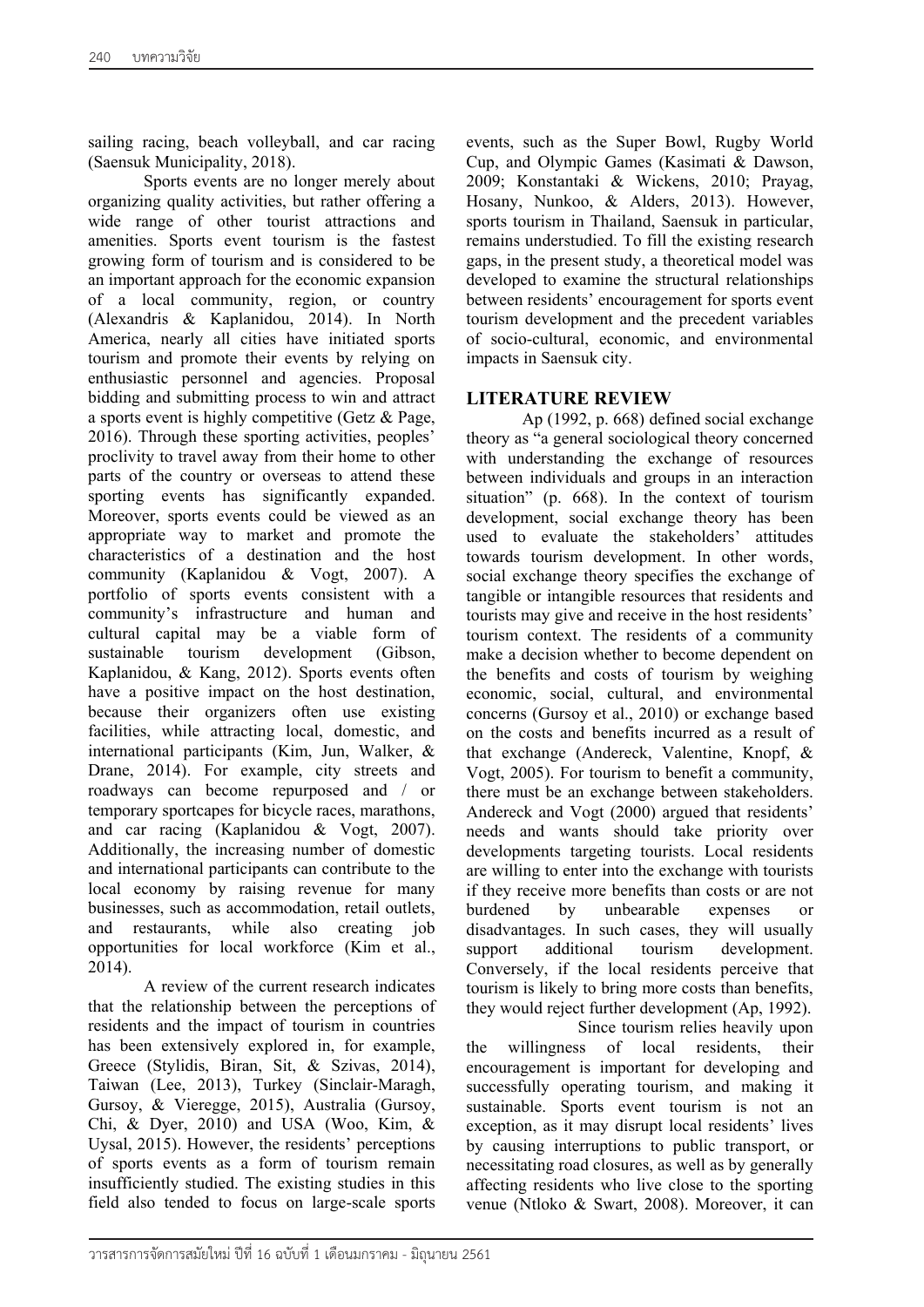also create other issues that could concern local residents, such as increased litter and waste, increased noise, damage to the environment, and increased vandalism from visitors (Kim et al., 2014). Briefly, if the residents believe that sports event tourism development costs more than the total perceived benefit that they or their community can gain, they are likely to oppose sports event tourism development (Stylidis et al., 2014). Since failure to secure support of residents could result in inability to organize such events, it is essential to address any feelings of anger, inattentiveness, or mistrust that will ultimately be projected onto the visitors. Most visitors tend to be uncertain of the travel destinations when they feel unwelcome (Yoon, Gursoy, & Chen, 2001). On the contrary, if residents have a positive perception of sports tourism, they will provide encouragement for additional development and will be likely to participate in a positive exchange with visitors (Kulczycki & Halpenny, 2014). Consequently, it is essential to ascertain how residents perceive total impact of sports event tourism on their community and individual lifestyle. The total impact is usually examined through several cost and benefit factors, such as socio-cultural, economic, and environmental impacts, and costs to the host community (Hritz  $\&$ Ross, 2010; Ramseook-Munhurrun & Naidoo, 2011; Stylidis et al., 2014). The residents will evaluate the total benefits they receive and the cost they have to bear in order to encourage or discourage sports event tourism in their city or area. Hence, the following research hypothesis was tested as a part of the present study:

### *H1: Perceived total impact has significant effect on the encouragement of future sports event tourism.*

Many researchers concur that comprehending socio-cultural value domains of tourism development is highly significant (Nunkoo & Ramkissoon, 2011; Yu, Chancellor, & Cole, 2011). Wang and Pfister (2008) further asserted that noneconomic value domains, such as social and cultural value domains, must also be examined, as they could influence attitudes towards tourism. The exchange approach can be viewed in terms of social interaction and intangible benefits (Ap, 1992). Wang and Pfister (2008) claimed that non-economic value domains should not be overlooked in exchange that is strictly based on economic activity. For instance, social aspects, aesthetic components, community pride, and other intangible components need to be included when exchange processes are evaluated. However, it is evident that the aforementioned

studies have yielded contradictory results. Specifically, a number of researchers found that sports events could have negative social and cultural impact on the host community. For instance, Collins, Flynn, Munday, and Roberts (2007) revealed that hosting sports tourism events caused over-crowding, increased crime rates, and security costs, while Kim et al. (2014) found traffic problems and security risks when hosting a sports event. Conversely, Ntloko and Swart (2008) conducted a study on the impact of Red Bull Big Wave Africa on the host community and found that the event promoted community pride and acted as a regional showcase, while causing minimal disruption to host residents' use of public facilities.

The impact of tourism consists not only of the socio-cultural aspects, such as increasing local awareness and recognition of the local culture, but also of economic and environmental components. Findings yielded by numerous studies indicate that economic benefits are the most significant component sought by local residents from tourism development (Ramseook-Munhurrun & Naidoo, 2011). Residents who recognize a higher level of economic gain or are dependent on the tourism industry tend to have a more positive attitude toward tourism (Stylidis et al., 2014). Based on an extensive review of pertinent studies, it can be posited that sports event tourism can be a source of revenue for the host cities and countries (Kasimati & Dawson, 2009; Saayman, Saayman, & Du Plessis, 2005). For example, Kasimati and Dawson (2009) conducted a study in Greece and revealed that events related to sports tourism produced 1.3% increase in domestic growth and reduced unemployment rates by 1.9% in the 1997−2005 period. However, skepticism over claimed benefits, including economic gains and legacies from sport events, has increased over the past few decades. Mills and Rosentraub (2013) found that overstatement of expected benefits seems to be the norm, and a few legitimate attempts have been made to demonstrate achievement of forecasts. Furthermore, costs related with sport events are often hidden, and distributional effects, such as who gains and who pays and externalities, are usually omitted.

Apart from economic impact, a number of studies have shown that the environmental aspects are important to tourism development and contribution to the host destination. Sports events, especially mega events, can assist in the preservation of the physical environment and local heritage (Lorde, Greenidge, & Devonish, 2011). Such events can also serve as catalysts for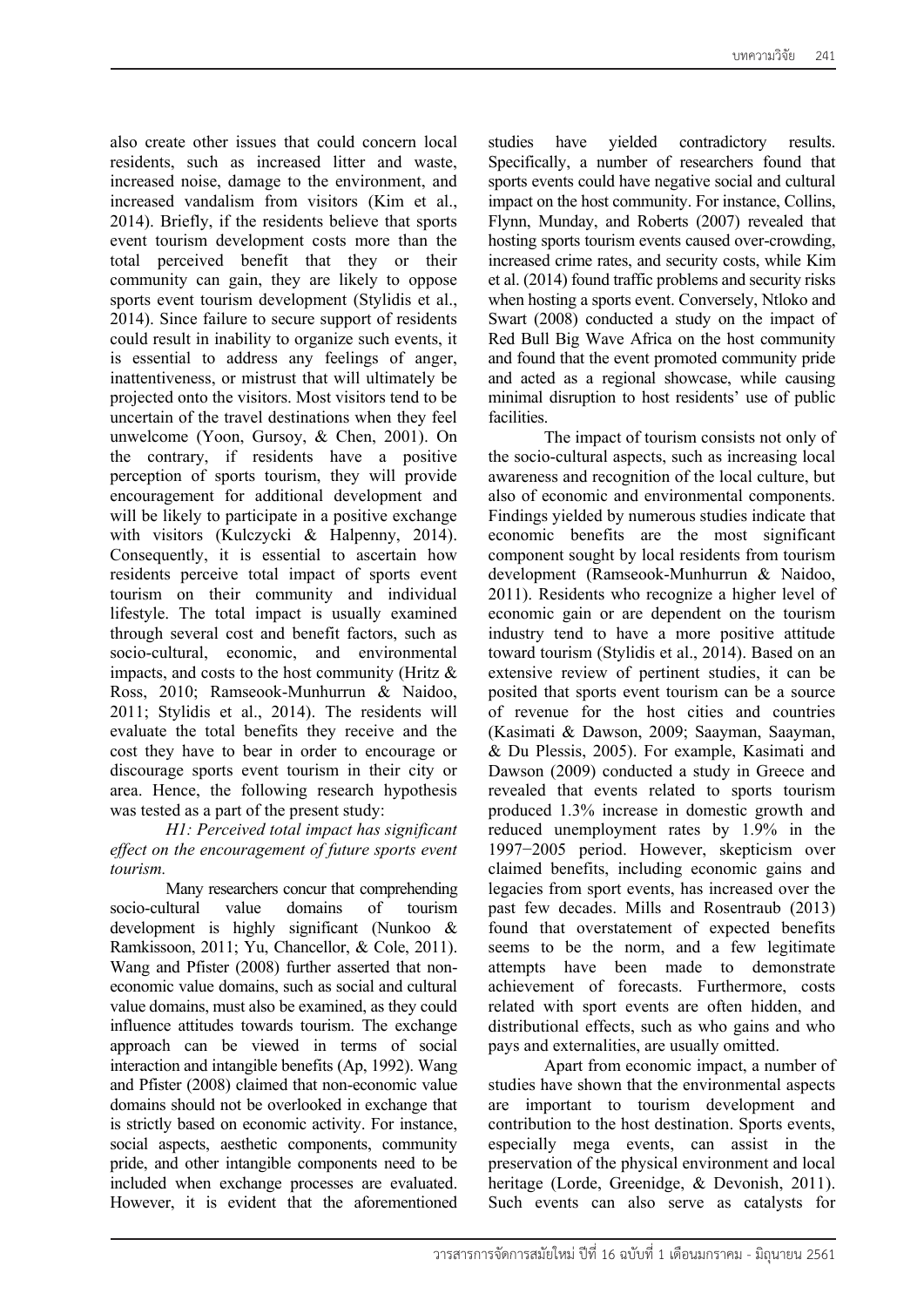enhancing the level of environmental consciousness among residents. The 2002 FIFA World Cup in South Korea, for example, promoted conservation of natural resources and historical buildings (Kim & Morrsion, 2005). Similarly, the Olympic Village developed for the 2012 Olympic Games in London was built to high eco-ratings (Konstantaki & Wickens, 2010). Sports event tourism, and tourism development in general, has been recognized for the positive environmental impact on the host community (Choi & Sirakaya, 2005). However, results yielded by extant studies focusing specifically on the environmental impacts are inconsistent. Some studies have shown that such events have negative environmental impact. For example, Kim et al. (2014) who found that sports events can lead to more traffic congestion and noise pollution, and destruction of the natural and physical environment, as well as bring changes to land use patterns.

In sum, a review of relevant literature indicates that the local residents' perceptions of sports event tourism are highly diverse. Some residents recognize the fact that sports event tourism generally provides both positive and negative impacts. Others tend to be more concerned with socio-cultural and environmental issues, and deem that these are adversely affected by sports event tourism. These assertions have led to the following hypotheses:

*H2: Socio-cultural impact has significant effect on total impacts.*

*H3: Economic impact has significant effect on total impacts.*

*H4: Environment impact has significant effect on total impacts.*

## **RESEARCH METHODOLOGY**

### **1. Questionnaire Development**

The survey instrument employed in the present study was divided into two sections, the first pertaining to the respondents' demographic characteristics, such as age, gender, income, and occupation. For the second section, an interdisciplinary approach was adopted, in line with those employed in pertinent literature, and the survey focused on the perceived impact from the residents perspectives and their level of encouragement for future sports event tourism development. The items in this section required a response on a 7-point Likert scale, to represent a continuum from very positive to very negative. All question-statements were adopted from previous studies and were evaluated by a panel of

experts—including five university professors with acumen in sport and tourism management—in order to enhance clarity, relevance, and effectiveness.

A pilot test of the questionnaire was conducted to ensure reliability and relevance of all questions for the study purpose. The question language and style was also examined to facilitate understanding by the participants. As a part of this pilot study, 25 questionnaires were distributed to the local residents in Saensuk. Their comments mainly related to poor formatting and inappropriate wording in some questions. Therefore, to increase comprehension of the survey questionnaire, the suggested adjustments were made. Furthermore, a reliability analysis was conducted on all 25 items. Based on a rule of thumb, Cronbach's alpha values above 0.70 are considered acceptable (Nunnally, Bernstein, & Berge, 1978) and this may decrease to 0.6 in the exploratory research (Hair, Black, Babin, Anderson, & Tatham, 2010). In this research, the values pertaining to each item ranged from 0.791 to 0.925, which is satisfactory.

## **2. Data Collection**

The sampling frame focused on residents living in Saensuk city. This area was selected because of increased sports tourism development, as it already offers multi-faceted world-standard sports events, such as marathon, triathlon, cycling, beach volleyball, and car racing. In addition, this city has many attractions, such as historical and cultural sites, theme parks, beaches, and other tourist amenities. Based on the population size, a stratified random sampling method was used to collect data for this study. This method can reflect the diverse geographical distribution of the residential area of the community (Zikmund, 2003). As Saensuk city is divided into 25 communities, the sample size for each community was proportional to its contribution to the total population of Saensuk city. In employing the stratified sampling technique, was carried out between January 17th, 2018 and February 17th, 2018 by distributing the questionnaires door-todoor to the selected household members. If an individual was unwilling to participate, the next household was approached for participation.

## **RESEARCH FINDING**

The study sample comprised of 456 completed questionnaires, which were first analyzed by applying the SEM technique, and the results were subsequently confirmed via neural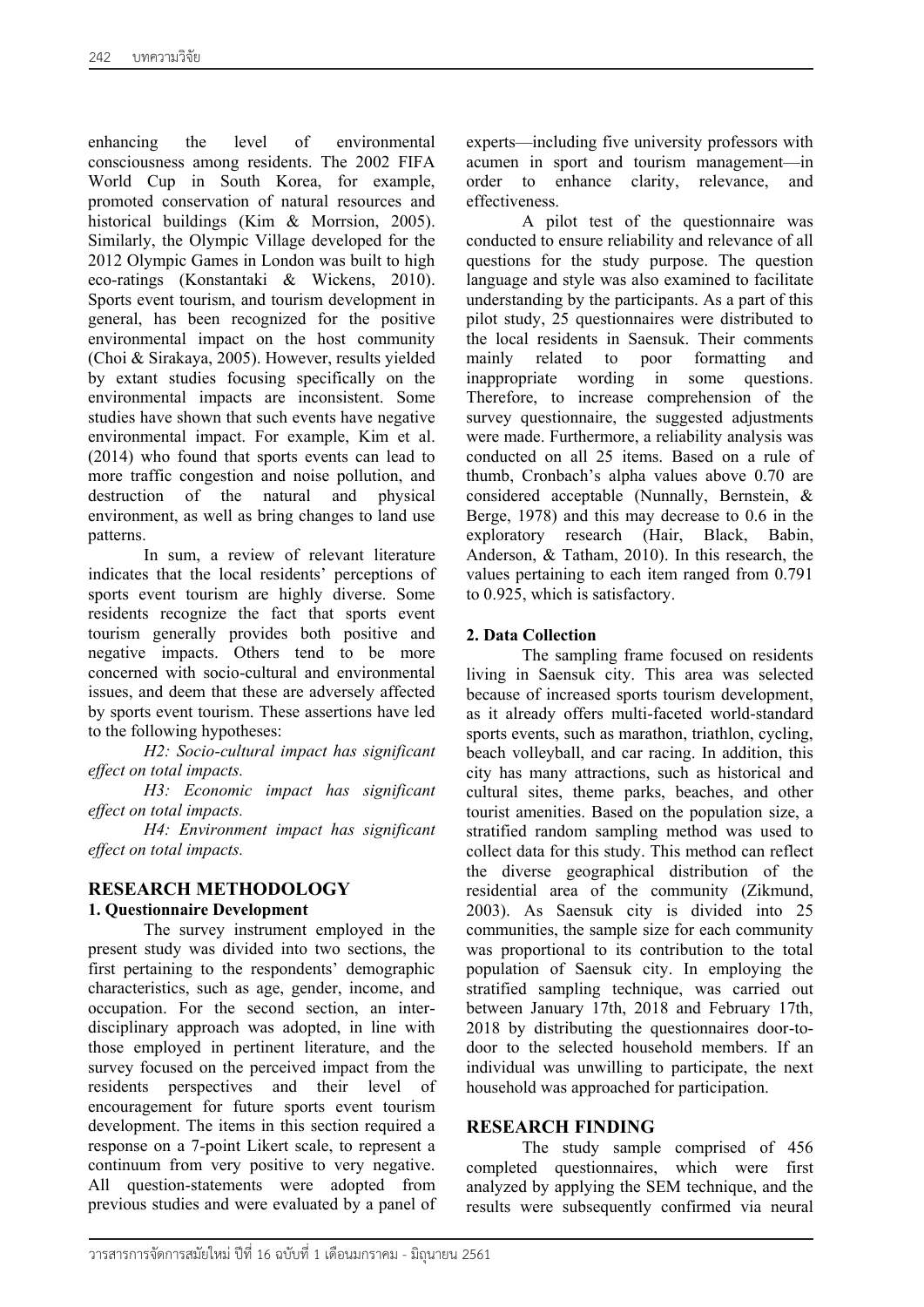networks technique. The majority of respondents were female aged between 18-29 and working in private companies. When using the SEM analysis, it is necessary to investigate the appropriateness of data and assumptions. The main assumptions implicit in SEM analysis include normality of dataset, outliers, multicollinearity, construct reliability and validity, and adequate sample size. In this study, all of these criteria were tested and confirmed in the acceptance level. Moreover, Goodness-of-Fit Index was used to measure the unidimensionality of all constructs and the

analysis of the results show that all values in goodness-of-fit are all in acceptable levels (Hooper & Mullen, 2008). The exploratory factor analysis (EFA) was also performed to identify the underlying relationships between measured variables. In this study, all the items surveyed that were considered to impact the residents from sports event tourism were grouped under each factor including socio-culture impact, economic impact and environmental impact as shown in Table 1.

| <b>Indicator/Constructs</b>                                                | Factor<br>Loading | Unidimensionality<br>(GFI) | Cronbach's<br><b>Alpha</b> | <b>AVE</b> | CR     |
|----------------------------------------------------------------------------|-------------------|----------------------------|----------------------------|------------|--------|
| EC2: Economic benefits to host<br>residents                                | 0.833             |                            |                            |            |        |
| EC5: Better standard of living                                             | 0.822             |                            |                            |            |        |
| EC4: New markets for the local<br>products                                 | 0.804             |                            |                            |            |        |
| EC3: Improving the quality of<br>services.                                 | 0.796             | 0.992                      | 0.927                      | 0.6145     | 0.9050 |
| EC6: Generating substantial tax<br>revenues                                | 0.738             |                            |                            |            |        |
| EC1: Increasing employment                                                 | 0.702             |                            |                            |            |        |
| SC5: Re-visiting by travellers                                             | 0.755             |                            |                            |            |        |
| SC6: Becoming well known city                                              | 0.741             |                            |                            |            |        |
| SC3: Changing in Life style                                                | 0.733             | 0.996                      | 0.921                      | 0.5365     | 0.8741 |
| SC1: A variety of cultural activities                                      | 0.731             |                            |                            |            |        |
| SC2: Enhancing pride of the city                                           | 0.720             |                            |                            |            |        |
| SC4: Understanding tourists' culture                                       | 0.714             |                            |                            |            |        |
| EN4: Increasing the level of<br>urbanization                               | 0.811             |                            | 0.903                      | 0.5467     | 0.8778 |
| EN3: The development of<br>infrastructure                                  | 0.805             |                            |                            |            |        |
| EN2: A high standard of public<br>facilities                               | 0.771             |                            |                            |            |        |
| EN5: Not cause traffic congestion,<br>noise and pollution                  | 0.710             | 0.994                      |                            |            |        |
| EN1: Better quality of natural<br>environment                              | 0.679             |                            |                            |            |        |
| EN6: Not cause unpleasantly<br>overcrowded beaches and parks               | 0.644             |                            |                            |            |        |
| ENC4: Helping to encourage the<br>event                                    | 0.897             |                            | 0.922                      | 0.7633     | 0.9416 |
| ENC5: Distributing the event<br>information                                | 0.892             |                            |                            |            |        |
| ENC3: Encouraging the<br>development of places for the tourist             | 0.872             | 0.992                      |                            |            |        |
| <b>ENC2</b> : Encouraging local<br>government to fund the event            | 0.869             |                            |                            |            |        |
| ENC1: Planning to participate in<br>related activities in the sport events | 0.837             |                            |                            |            |        |

| Table 1 Construct Unidimentionality, Reliability and Convergent Validity |  |
|--------------------------------------------------------------------------|--|
|--------------------------------------------------------------------------|--|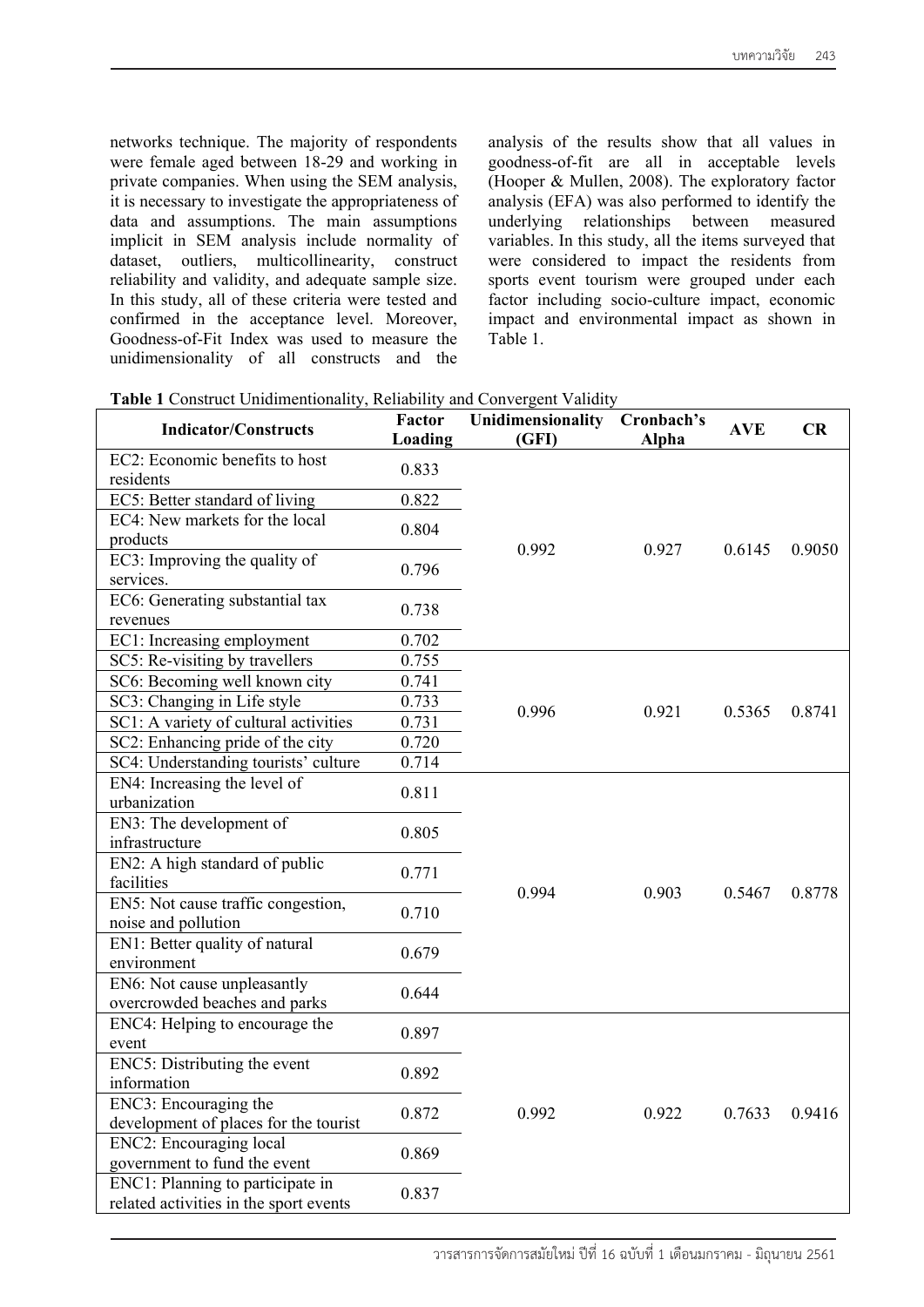| <b>Indicator/Constructs</b>                    | Factor<br>Loading | Unidimensionality<br>(GFI) | Cronbach's<br>Alpha | <b>AVE</b> | <b>CR</b> |
|------------------------------------------------|-------------------|----------------------------|---------------------|------------|-----------|
| TT1: Overall, I am excited in sport<br>events. | 0.937             |                            |                     |            |           |
| TT2: Benefits of sport tourism are             |                   | 1.000                      | 0.862               | 0.8780     | 0.9350    |
| greater than the costs.                        | 0.937             |                            |                     |            |           |

In structural equation modeling analysis, R-squared indicates the variance explained by the model. Based on the study findings, total impact (TT) as explained by socio-cultural (SC), environment (EN), and economic impact (EC) has R-squared =  $0.545$ . Moreover, TT is able to explain about 86.2% of the encouraging sport event tourism (ENC) component. In addition, the significance of effect is identified depending on its p-value (set at 0.05 for the present study). The findings reveal that SC ( $\beta = 0.281$ ,  $p < 0.0001$ ),

EN ( $\beta$  = 0.193, *p* < 0.0001), and EC ( $\beta$  = 0.124, *p* < 0.05) have a statistically significant positive impact on TT. The strength of the effect on TT can be ranked as follows: SC, followed by EN, and finally EC. Moreover, the effect between TT and ENC is found to positive and statistically significant ( $\beta$  = 0.883,  $p$  < 0.0001). Model of drivers affecting residents' attitudes to encourage sports event tourism generated by SEM is shown in Figure 1, while the summary of hypothesis testing results is provided in Table 2.



**Figure 1** Model of drivers impacting residents' attitudes to encourage sports event tourism (with standardized solution values)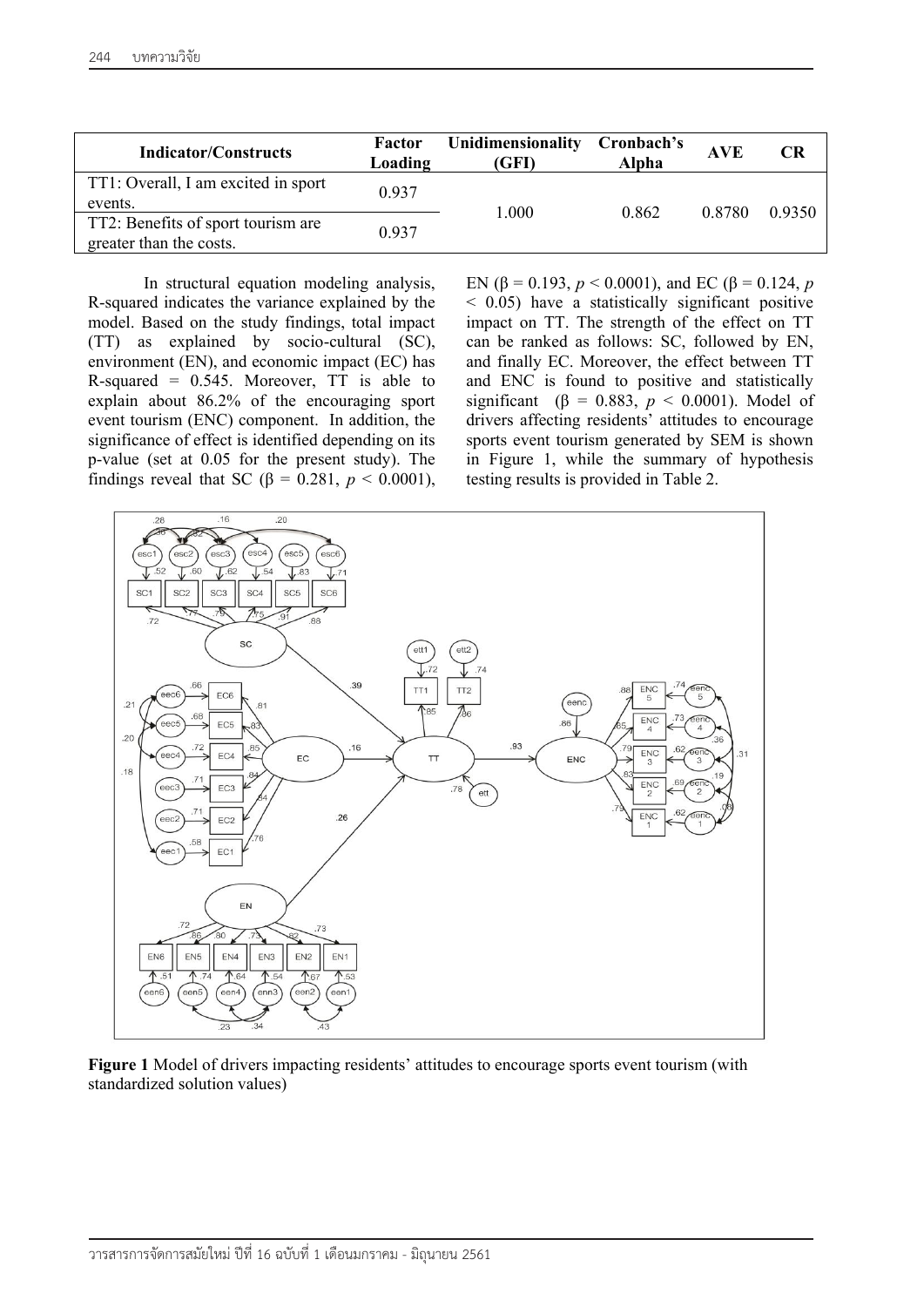| Path                                   | <b>Std. Estimate</b> | <b>Estimate</b> | <b>Std. Error</b> | <b>Critical ratio</b> | p-value      | Remarks  |
|----------------------------------------|----------------------|-----------------|-------------------|-----------------------|--------------|----------|
| $SC \rightarrow TT$                    | 0.389                | 0.281           | 0.057             | 4.924                 | ${}< 0.000$  | Supporte |
|                                        |                      |                 |                   |                       |              |          |
| $EN \rightarrow TT$                    | 0.260                | 0.193           | 0.053             | 3.644                 | ${}_{0.000}$ | Supporte |
|                                        |                      |                 |                   |                       |              |          |
| $EC \rightarrow TT$                    | 0.159                | 0.124           | 0.047             | 2.652                 | 0.008        | Supporte |
|                                        |                      |                 |                   |                       |              |          |
| $TT \rightarrow ENC$                   | 0.928                | 0.883           | 0.047             | 18.977                | ${}< 0.000$  | Supporte |
|                                        |                      |                 |                   |                       |              |          |
| R-square: $TT = 0.545$ , $ENC = 0.862$ |                      |                 |                   |                       |              |          |

**Table 2** Summary of Hypothesis Testing results

**Note:** SC = Socio-cultural Impact; EN = Environment Impact; EC = Economic Impact; TT = Total

Impact; ENC = Encouraging Sport Event Tourism

As indicated by the SEM findings, the total impact is a function of socio-cultural impact, environmental impact, and economic impact. However, only one variable, the total impact affects the encouragement of sports event tourism by inhabitants. Artificial Neural Networks (ANN) analysis was performed in this study in order to discover the relative influence of significant predictors between SC, EN, EC, and TT obtained from SEM. The reason in using ANN technique is its ability in producing more accurate results than would be yielded by the traditional statistical techniques, such multiple, logistic regression, or SEM. Also, ANN is not appropriate for hypothesis

testing in causal relationships (Leong, Hew, Lee, & Ooi, 2015). Therefore, the results from ANN can used to confirm the result in SEM in this study.

According to the data reported in Table 3, the error rate produced by training and testing ranges between 0.012157 and 0.012784, which is quite low and indicates a high predictive accuracy. As a result, the model for predicting TT shows good performance. The effect rank obtained by ANN shows identical results to those produced by SEM. In other words, SC is the most essential determinant of TT, followed by EN and EC.

| <b>Neural</b>    | Input: EC SC EN<br><b>Output: TT</b> |                                 | <b>Neural Network</b>              | <b>Relative Importance</b> |           |           |
|------------------|--------------------------------------|---------------------------------|------------------------------------|----------------------------|-----------|-----------|
| <b>Network</b>   | <b>MSE</b> of<br><b>Training</b>     | <b>MSE</b> of<br><b>Testing</b> |                                    | EC                         | <b>SC</b> | <b>EN</b> |
|                  | 0.012709                             | 0.010360                        |                                    | 0.278                      | 0.379     | 0.343     |
| $\overline{2}$   | 0.011776                             | 0.016152                        | 2                                  | 0.365                      | 0.339     | 0.295     |
| 3                | 0.013872                             | 0.012347                        | 3                                  | 0.339                      | 0.294     | 0.367     |
| 4                | 0.012740                             | 0.013150                        | 4                                  | 0.323                      | 0.353     | 0.324     |
| 5                | 0.013640                             | 0.011696                        | 5                                  | 0.368                      | 0.318     | 0.315     |
| 6                | 0.012571                             | 0.011488                        | 6                                  | 0.322                      | 0.376     | 0.302     |
| 7                | 0.012440                             | 0.012176                        |                                    | 0.311                      | 0.391     | 0.298     |
| 8                | 0.012350                             | 0.012723                        | 8                                  | 0.319                      | 0.41      | 0.271     |
| 9                | 0.013234                             | 0.012870                        | 9                                  | 0.233                      | 0.43      | 0.337     |
| 10               | 0.012512                             | 0.008609                        | 10                                 | 0.306                      | 0.375     | 0.319     |
| <b>Mean RMSE</b> | 0.012784                             | 0.012157                        | <b>Mean relative</b><br>importance | 0.3164                     | 0.3665    | 0.317     |
| S.D.             | 0.00063                              | 0.001952                        | <b>Normalized importance</b>       | 86.3                       | 100.0     | 86.5      |

**Table 3** RMSE values and Relative Importance results

#### **DISCUSSION/CONCLUSION**

The SEM results revealed presence of a relationship between socio-cultural impact and total impact. Among the three sports tourism

impacts examined, the socio-cultural aspect was found to exert the highest effect, as confirmed by the neural networks approach. The direct positive effects of residents' perceived socio-cultural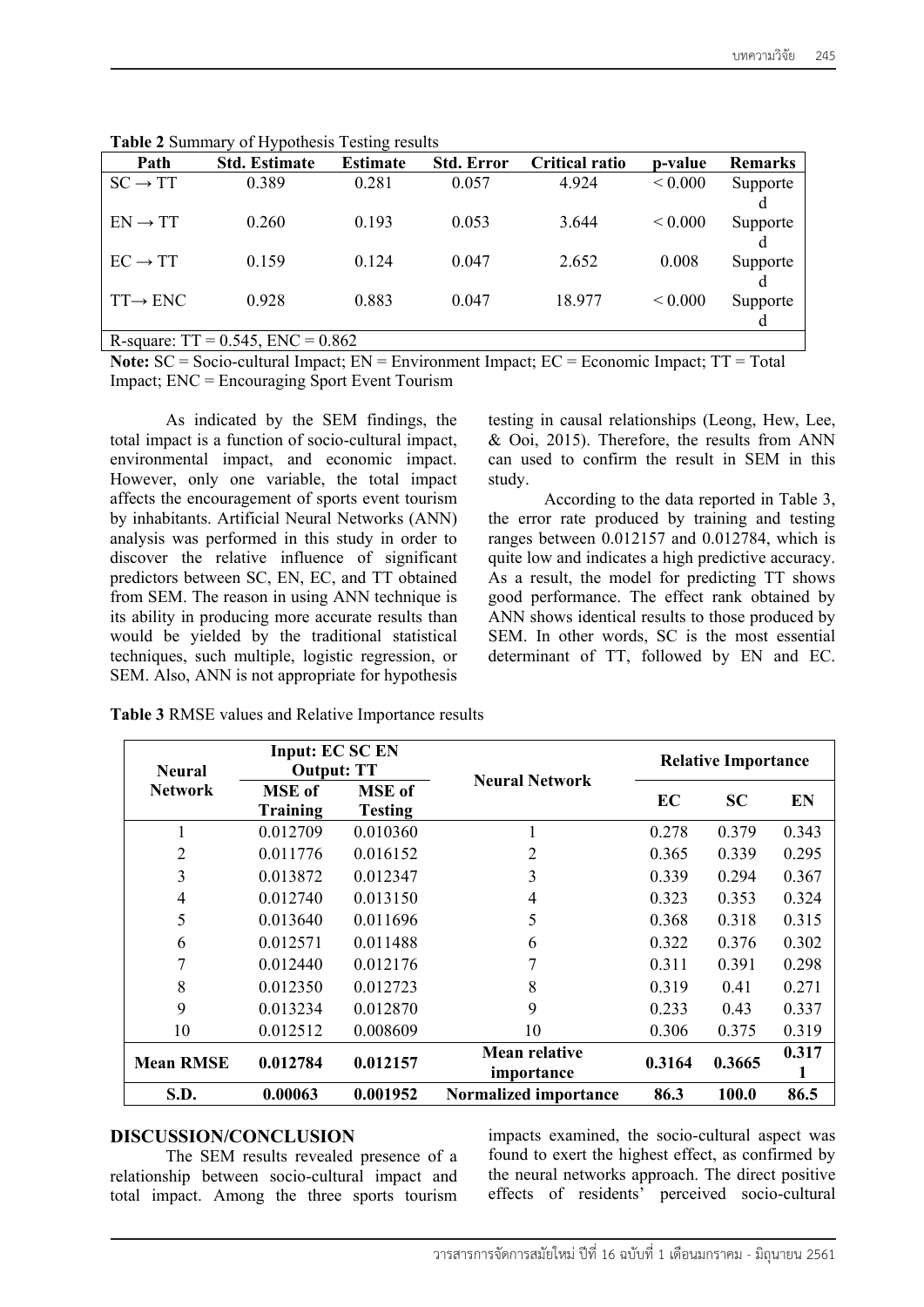impact and total impacts imply that host residents believe that sport events tourism can provide a variety of cultural activities, as well as serve as a source of pride, while improving their lifestyle and city reputation, as well as offering valuable opportunities to interact with sport tourists. These findings are consistent with the results reported by Kim et al. (2014) who found that community visibility and image enhancement are more important than economic impacts of the sport events.

The relationship between perceived economic impacts and total impact on residents' perception is found to be significant in this study, supporting the findings reported by other authors (Homafar, Honari, Heidary, Heidary, & Emami, 2011; Kasimati & Dawson, 2009). This relationship can indicate that people consider sports events as a means to provide new job opportunities, create new markets, generate substantial tax revenues, and increase living standards of local residents. As Saensuk is a nature tourism destination with its beaches and mountains, there is low and high holiday season for travelers. By transforming it into a sports tourism destination, it can attract travelers during low holiday season, which would prompt the media to review the destination, thus increasing brand awareness of the city (Getz & Page, 2016). However, when comparing all three sports tourism impacts, the economic factor has the lowest value. It is possible that local residents believe that the majority of income is still derived from travelers visiting natural destinations, as the number of sports events in Saensuk has only recently started to increase. Moreover, the sports events that have been organized so far were of short duration, typically only one day in length. Saayman et al. (2005) found that, even if the sport event is popular but only comprises a few days, it will only provide slight economic impact on the host city. This should also be taken into consideration when a destination is planning for or organizing sports events.

Environmental issues are among the more critical concerns of hosting sports events. This study indicated that hosting events can bring more attention to the natural environment. The results yielded by this study revealed that the environmental impact can affect the overall impact and lead to residential encouragement of sports events, in line with prior research (Lee, 2013). The direct positive effect of environmental impact on residents' perception implies that people are highly concerned with the effects of sports events on their

environment. This is especially the case in highly developed tourism destinations, such as Saensuk, where the residents are directly affected by the problems created by sports tourism. Organizing bodies involved with promoting sport event tourism in Saensuk would be encouraged to emphasize how the negative impact on the environment can be reduced and promote environmental sustainable systems and policies.

It is interesting to note that sport events were not deemed by the respondents as a source of traffic congestion in this study. This result contrasted the findings yielded by previous studies (Kim et al., 2014; Prayag et al., 2013). For example, Kim et al. (2014) found that traffic problems were one of the worst impacts derived from hosting F1 Korean GP. Kim and Petrick (2005) explained that traffic problems could not be avoided because of the unique nature of mega-scale sports tourism events. The incongruence among the findings yielded by the present study and similar research may be due to the size of the sports events. The location where this study was conducted has never hosted mega-scale events prior studies had focused on. However, as the local government has aspirations for Saensuk to become an international sports event destination with ambitions to attract more travelers from around the world, the event planners or administrators should consider traffic issues when expanding the size of such events.

Ensuring residential encouragement for development of sports event tourism requires understanding of how residents perceive the impact because these can reflect the residents' concerns. In this study, socio-cultural, economic, and environmental impacts were significant contributors to the total impact on residents. Moreover, the residential perceived total impact was an important determinant of their encouragement for future sport events. These results could reflect how Saensuk city could interact with their local people to turn a city into a sports tourism destination. Although sports events that have been held at Saensuk so far were not large-scale, these events can be organized throughout the year and generate income for residents with little or no community opposition. The organizing bodies can prepare the local residents to better respond to the needs of future active tourists by way of services and products through informational events so the tourists are encouraged to return to Saensuk, building sustainable sport events tourism.

Based on the results yielded by this study, all dimensions in a triple-bottom-line approach for tourism impacts—socio-cultural, economic, and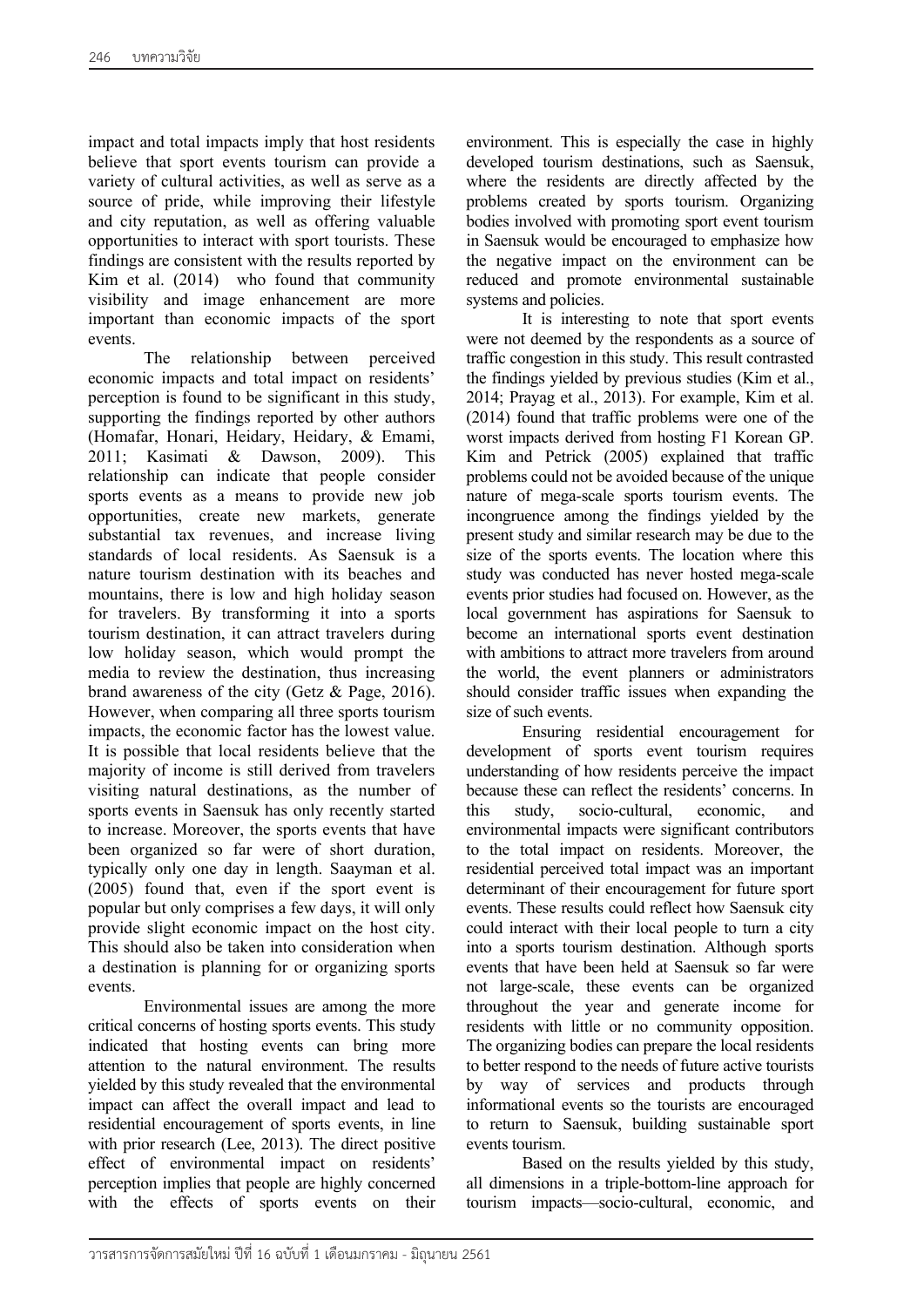environmental factors—are significant contributors towards the residential support for the development of sports event tourism. As local residents in Saensuk already enjoy income from being a nature destination, the local residents do not only consider the financial benefits from sports events. However, they also are concerned with how the sports events would affect their environment and society. If sports events generate income but simultaneously damage their society and environment by causing traffic congestion, noise, overcrowded beaches, and pollution, they may not support the development of sports tourism. Government and event administrators could consider this aspect when organizing sports events with the view of transforming the city into a sports event destination. To understand the local residents' perceptions toward sports event tourism, relevant parties must manage and plan such events in a way that would satisfy the local residents. Failure to do so would jeopardize the success of those events, as well as make it less likely that similar events will be held in the city.

### **FUNDING ACKNOWKEDGEMENTS**

This work was supported by Faculty of Management and Tourism, Burapha University [grant number 001/2560].

## **REFERENCES**

- Alexandris, K., & Kaplanidou, K. (2014). Marketing sport event tourism: Sport tourist behaviors and destination provisions. *Sport Marketing Quarterly, 23*(3), 125-127.
- Andereck, K. L., Valentine, K. M., Knopf, R. C., & Vogt, C. A. (2005). Residents' perceptions of community tourism impacts. *Annals of tourism research, 32*(4), 1056-1076.
- Andereck, K. L., & Vogt, C. A. (2000). The relationship between residents' attitudes toward tourism and tourism development options. *Journal of Travel Research, 39*(1), 27-36.
- Ap, J. (1992). Residents' perceptions on tourism impacts. *Annals of tourism research, 19*(4), 665-690.
- Choi, H. S., & Sirakaya, E. (2005). Measuring residents' attitude toward sustainable tourism: Development of sustainable tourism attitude scale. *Journal of Travel Research, 43*(4), 380-394.
- Collins, A., Flynn, A., Munday, M., & Roberts, A. (2007). Assessing the environmental consequences of major sporting events: The 2003/04 fa cup final. *Urban Studies, 44*(3), 457-476.
- Getz, D., & Page, S. J. (2016). Progress and prospects for event tourism research. *Tourism Management, 52*, 593-631.
- Gibson, H. J., Kaplanidou, K., & Kang, S. J. (2012). Small-scale event sport tourism: A case study in sustainable tourism. *Sport management review, 15*(2), 160-170.
- Gursoy, D., Chi, C. G., & Dyer, P. (2010). Locals' attitudes toward mass and alternative tourism: The case of sunshine coast, australia. *Journal of Travel Research, 49*(3), 381-394.
- Hair, J., Black, W., Babin, B., Anderson, R., & Tatham, R. (2010). *Multivariate data analysis: A global perspective* (5th ed.). Englewood Cliffs, New Jersey: Pearson Prentice Hall.
- Homafar, F., Honari, H., Heidary, A., Heidary, T., & Emami, A. (2011). The role of sport tourism in employment, income and economic development. *Journal of Hospitality Management and Tourism, 2*(3), 34-37.
- Hooper, D., & Mullen, M. (2008). Structural equation modelling: Guidelines for determining model fit. *Journal of Business Research Methods, 6*(1), 53-60.
- Hritz, N., & Ross, C. (2010). The perceived impacts of sport tourism: An urban host community perspective. *Journal of Sport Management, 24*(2), 119-138.
- Kaplanidou, K., & Vogt, C. (2007). The interrelationship between sport event and destination image and sport tourists' behaviours. *Journal of Sport & Tourism, 12*(3-4), 183-206.
- Kasimati, E., & Dawson, P. (2009). Assessing the impact of the 2004 olympic games on the greek economy: A small macroeconometric model. *Economic modelling, 26*(1), 139-146.
- Kim, S. S., & Morrsion, A. M. (2005). Change of images of south korea among foreign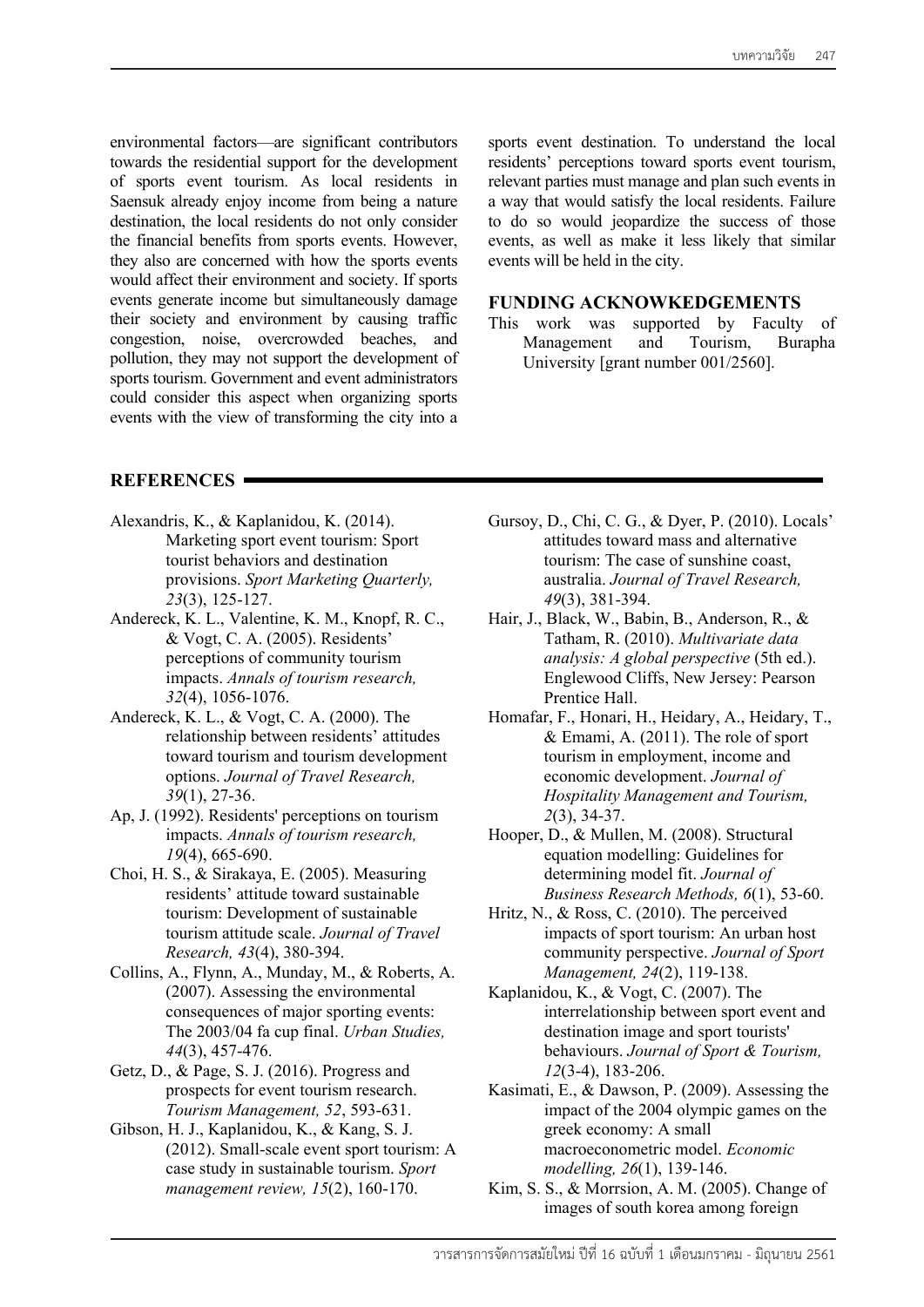tourists after the 2002 fifa world cup. *Tourism Management, 26*(2), 233-247.

- Kim, S. S., & Petrick, J. F. (2005). Residents' perceptions on impacts of the fifa 2002 world cup: The case of seoul as a host city. *Tourism Management, 26*(1), 25-38.
- Kim, W., Jun, H. M., Walker, M., & Drane, D. (2014). Evaluating the perceived social impacts of hosting large-scale sport tourism events: Scale development and validation. *Tourism Management, 48*, 21- 32.
- Konstantaki, M., & Wickens, E. (2010). Residents' perceptions of environmental and security issues at the 2012 london olympic games. *Journal of Sport & Tourism, 15*(4), 337- 357.
- Kulczycki, C., & Halpenny, E. A. (2014). Sport cycling tourists' setting preferences, appraisals and attachments. *Journal of Sport & Tourism, 19*(2), 169-197.
- Lee, T. H. (2013). Influence analysis of community resident support for sustainable tourism development. *Tourism Management, 34*, 37-46.
- Leong, L. Y., Hew, T. S., Lee, V. H., & Ooi, K. B. (2015). An sem–artificial-neural-network analysis of the relationships between servperf, customer satisfaction and loyalty among low-cost and full-service airline. *Expert Systems with Applications, 42*(19), 6620-6634.
- Lorde, T., Greenidge, D., & Devonish, D. (2011). Local residents' perceptions of the impacts of the icc cricket world cup 2007 on barbados: Comparisons of pre-and post-games. *Tourism Management, 32*(2), 349-356.
- Mills, B. M., & Rosentraub, M. S. (2013). Hosting mega-events: A guide to the evaluation of development effects in integrated metropolitan regions. *Tourism Management, 34*, 238-246.
- Ntloko, N. J., & Swart, K. (2008). Sport tourism event impacts on the host community-a case study of red bull big wave africa. *South African Journal for Research in Sport, Physical Education and Recreation, 30*(2), 79-93.
- Nunkoo, R., & Ramkissoon, H. (2011). Developing a community support model for tourism. *Annals of tourism research, 38*(3), 964-988.
- Nunnally, J. C., Bernstein, I. H., & Berge, J. M. F. (1978). *Psychometric theory* (2 ed.). New York: McGraw-Hill.
- Pattaya Municipality. (2017). Tourist statistics. Retrieved December 20, 2017, from http://info.pattaya.go.th/\_layouts/15/start.a spx - /DocLib5/
- Prayag, G., Hosany, S., Nunkoo, R., & Alders, T. (2013). London residents' support for the 2012 olympic games: The mediating effect of overall attitude. *Tourism Management, 36*, 629-640.
- Ramseook-Munhurrun, P., & Naidoo, P. (2011). Residents' attitudes toward perceived tourism benefits. *International journal of management and marketing research, 4*(3), 45-56.
- Saayman, M., Saayman, A., & Du Plessis, C. (2005). Analysis of spending patterns of visitors of three world cup cricket matches in potchefstroom, south africa. *Journal of Sport & Tourism, 10*(3), 211-221.
- Saensuk Municipality. (2018). Introduction to saensuk municipality. Retrieved March 27, 2018, from http://www.saensukcity.go.th/about/introd uce-saensuk.html
- Sinclair-Maragh, G., Gursoy, D., & Vieregge, M. (2015). Residents׳ perceptions toward tourism development: A factor-cluster approach. *Journal of Destination Marketing & Management, 4*(1), 36-45.
- Stylidis, D., Biran, A., Sit, J., & Szivas, E. M. (2014). Residents' support for tourism development: The role of residents' place image and perceived tourism impacts. *Tourism Management, 45*, 260-274.
- Tourism Authority of Thailand. (2017). Thailand tourism growth momentum to continue through to the last quarter of 2016. Retrieved September 14, 2017, from http://www.tatnews.org/thailand-tourismgrowth-momentum-to-continue-throughto-the-last-quarter-of-2016/
- Wang, Y., & Pfister, R. E. (2008). Residents' attitudes toward tourism and perceived personal benefits in a rural community. *Journal of Travel Research, 47*(1), 84-93.
- Woo, E., Kim, H., & Uysal, M. (2015). Life satisfaction and support for tourism development. *Annals of tourism research, 50*, 84-97.
- Yoon, Y., Gursoy, D., & Chen, J. S. (2001). Validating a tourism development theory